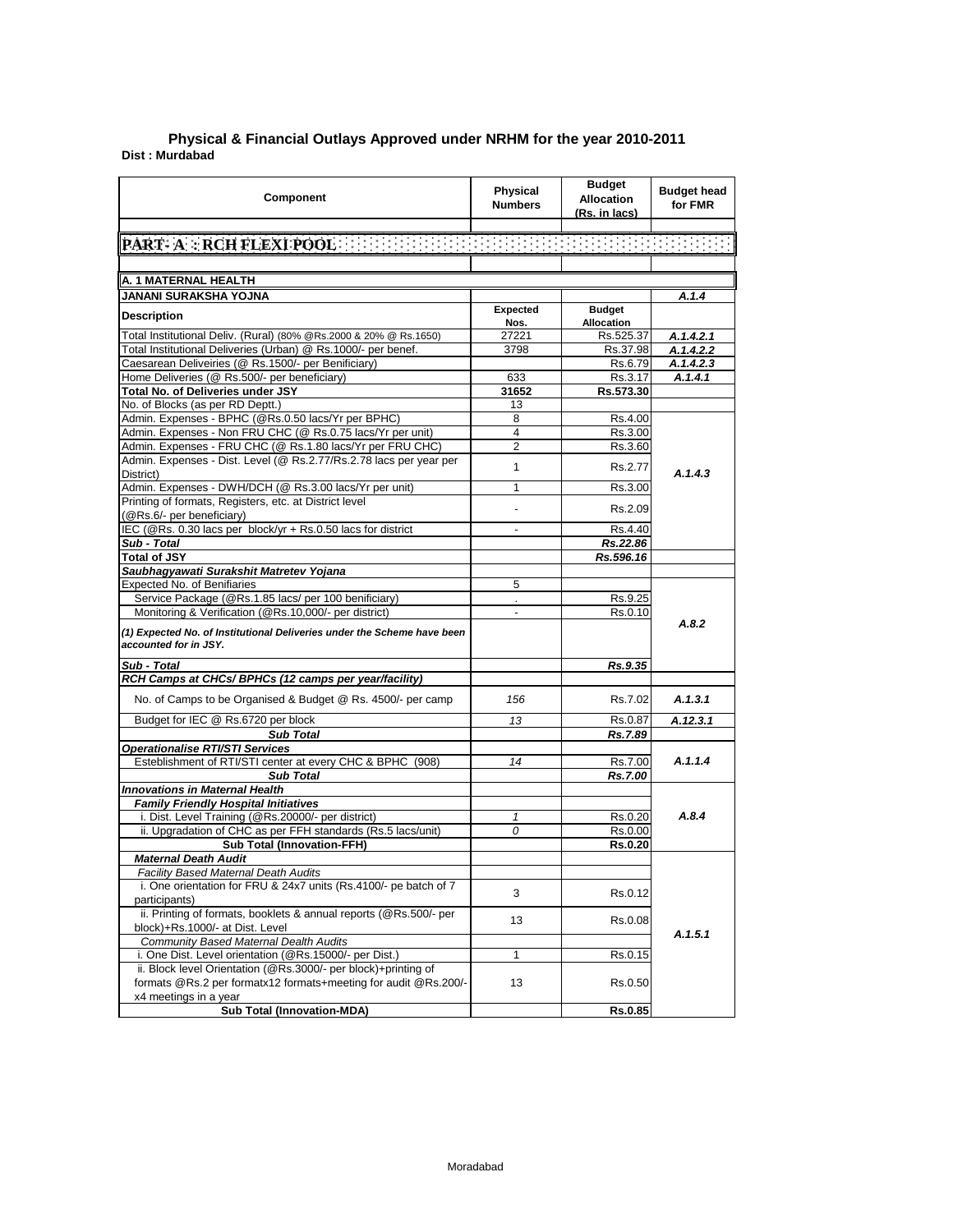| Component                                                                                                       | <b>Physical</b><br><b>Numbers</b> | <b>Budget</b><br><b>Allocation</b><br>(Rs. in lacs) | <b>Budget head</b><br>for FMR |
|-----------------------------------------------------------------------------------------------------------------|-----------------------------------|-----------------------------------------------------|-------------------------------|
| <b>Pregnant Women &amp; Child Tracking</b>                                                                      |                                   |                                                     |                               |
| i. Orientation Workshop                                                                                         |                                   |                                                     |                               |
| (a) At Dist. Level                                                                                              | 1                                 | Rs.0.26                                             | A.10.3                        |
| (b) At Block Level @ Rs.6500/- block                                                                            | 13                                | Rs.0.85                                             |                               |
| ii. Printing of formats (730 format/block @Rs.2 per format)                                                     | 9490                              | Rs.0.19                                             |                               |
| Sub Total (Innovation-Preg. Women & child tracking)<br><b>Strengthening of Sub Centers Accridited under JSY</b> |                                   | Rs.1.30                                             |                               |
| Dissemination meeting in the District @ Rs 5000/-                                                               | 1                                 | Rs.0.05                                             |                               |
| Upgradation of Sub Centre in Dist (From State Level)                                                            | 121                               | Rs.0.00                                             | A.1.1.5                       |
| Sub Total (Innovation-S.C. Accridited under JSY))                                                               |                                   | Rs.0.05                                             |                               |
| Sub Total (Innovation in Maternal Health)                                                                       |                                   | Rs.2.39                                             |                               |
| Sub-Total (Maternal Health)                                                                                     |                                   | Rs.622.79                                           |                               |
| A.2 CHILD HEALTH                                                                                                |                                   |                                                     |                               |
| Comprehensive Child Survival Programme (CCSP)                                                                   |                                   |                                                     |                               |
| CCSP Training - FBNC (in 1st & 2nd phase districts only)                                                        |                                   |                                                     |                               |
| Training Site - District Women Hospital                                                                         |                                   |                                                     |                               |
| Expected No. of Participants                                                                                    | 12                                |                                                     |                               |
| No. of Batches to be Organised and Budget @ Rs.12,000 per Batch                                                 | $\overline{2}$                    | Rs.0.24                                             | A.11.5.2                      |
| No. of Batches to be Supervised and Budget @ Rs.3,200 per Batch                                                 | 1                                 | Rs 0.03                                             |                               |
| Sub - Total                                                                                                     |                                   | Rs.0.272                                            |                               |
| Training at Medical College under CCSP Prog                                                                     |                                   |                                                     |                               |
| Support staff to Medical Collage                                                                                |                                   | Rs.0.00                                             | A.11.5.2                      |
| Physicians training/F-IMNCI                                                                                     |                                   | Rs.0.00                                             |                               |
| <b>Sub Total</b>                                                                                                |                                   | Rs.0.00                                             |                               |
| <b>CCSP Training - NSSK (in 3rd phase districts only)</b>                                                       |                                   |                                                     |                               |
| Training Site - District Women Hospital                                                                         |                                   |                                                     |                               |
| Expected No. of Participants                                                                                    |                                   |                                                     |                               |
| No. of Batches to be Organised and Budget @ Rs.38,500 per Batch                                                 | 0                                 | Rs.0.00                                             | A.11.5.5                      |
| No. of Batches to be Supervised and Budget @ Rs.3,500 per Batch                                                 | 0                                 | Rs 0.00                                             |                               |
| Sub - Total                                                                                                     |                                   | Rs.0.00                                             |                               |
| CCSP Training of ASHAs, ANMs, LHVs - (1st & 2nd Phase                                                           |                                   |                                                     |                               |
| Districts)                                                                                                      |                                   |                                                     |                               |
| Expected No. of Participants (approx. 24 per batch)                                                             | 1200                              |                                                     | A.11.5.1                      |
| No. of Batches to be Organised and Budget @ Rs.1,65,000 per Batch                                               | 48                                | Rs.79.20                                            |                               |
| No. of Batches of ToT and Budget @ Rs.2,39,000 per Batch                                                        | 0                                 | Rs.0.00                                             |                               |
| Sub - Total                                                                                                     |                                   | Rs.79.20                                            |                               |
|                                                                                                                 |                                   |                                                     |                               |
| CCSP Training of ASHAs, ANMs, LHVs - (3rd Phase Districts)                                                      |                                   |                                                     |                               |
| Expected No. of Participants (approx. 24 per batch)                                                             | 0                                 |                                                     |                               |
| No. of Batches to be Organised and Budget @ Rs.1,65,000 per Batch                                               | 0                                 | Rs 0.00                                             | A.11.5.1                      |
| No. of Batches of ToT and Budget @ Rs.2,39,000 per Batch                                                        | $\mathbf 0$                       | Rs.0.00                                             |                               |
| Sub - Total                                                                                                     |                                   | Rs.0.000                                            |                               |
| CCSP Training of Supervisors (in 1st & 2nd phase districts<br>only)                                             |                                   |                                                     |                               |
| No. of Batches (16 participants) to be Organised and Budget @<br>Rs.24,500 per Batch                            | 26                                | Rs.6.370                                            | A.11.5.1                      |
| No. of Batches to be Supervised and Budget for Observer Visit @<br>Rs.3,200 per Batch                           | 4                                 | Rs.0.13                                             |                               |
| Sub - Total                                                                                                     |                                   | Rs.6.498                                            |                               |
| <b>Site Stregthening</b>                                                                                        |                                   |                                                     |                               |
| Strengthening of FBNC/NSSK Site (@ Rs.30,000/- per site)                                                        | 1                                 | Rs.0.30                                             | A.11.5.1                      |
| Strengthening of CCSP Training Site (@ Rs.2,33,500/- per site)                                                  | 0                                 | Rs.0.00                                             |                               |
| <b>Sub Total</b>                                                                                                |                                   | Rs.0.30                                             |                               |
| Establishment, Operationalisation & Construction of SNCU                                                        |                                   |                                                     |                               |
| Establishment and Operating Exp. Of old SNCU in 7 Dist. @Rs.25<br>lacs                                          | 0                                 | Rs.0.0                                              | A.2.2                         |
| Construction of of new SNCU in 5 Dist. (@Rs.30 lacs)                                                            | 1                                 | Rs.30.0                                             | A.9.2.2                       |
| Sub - Total                                                                                                     |                                   | Rs.30.0                                             |                               |
| Infant death audit ( Aligarh & Banda only)                                                                      |                                   |                                                     |                               |
| No. of blocks in the district<br>Sub - Total                                                                    | 0                                 | Rs.0.0<br>Rs.0.00                                   | A.2.8                         |
|                                                                                                                 |                                   |                                                     |                               |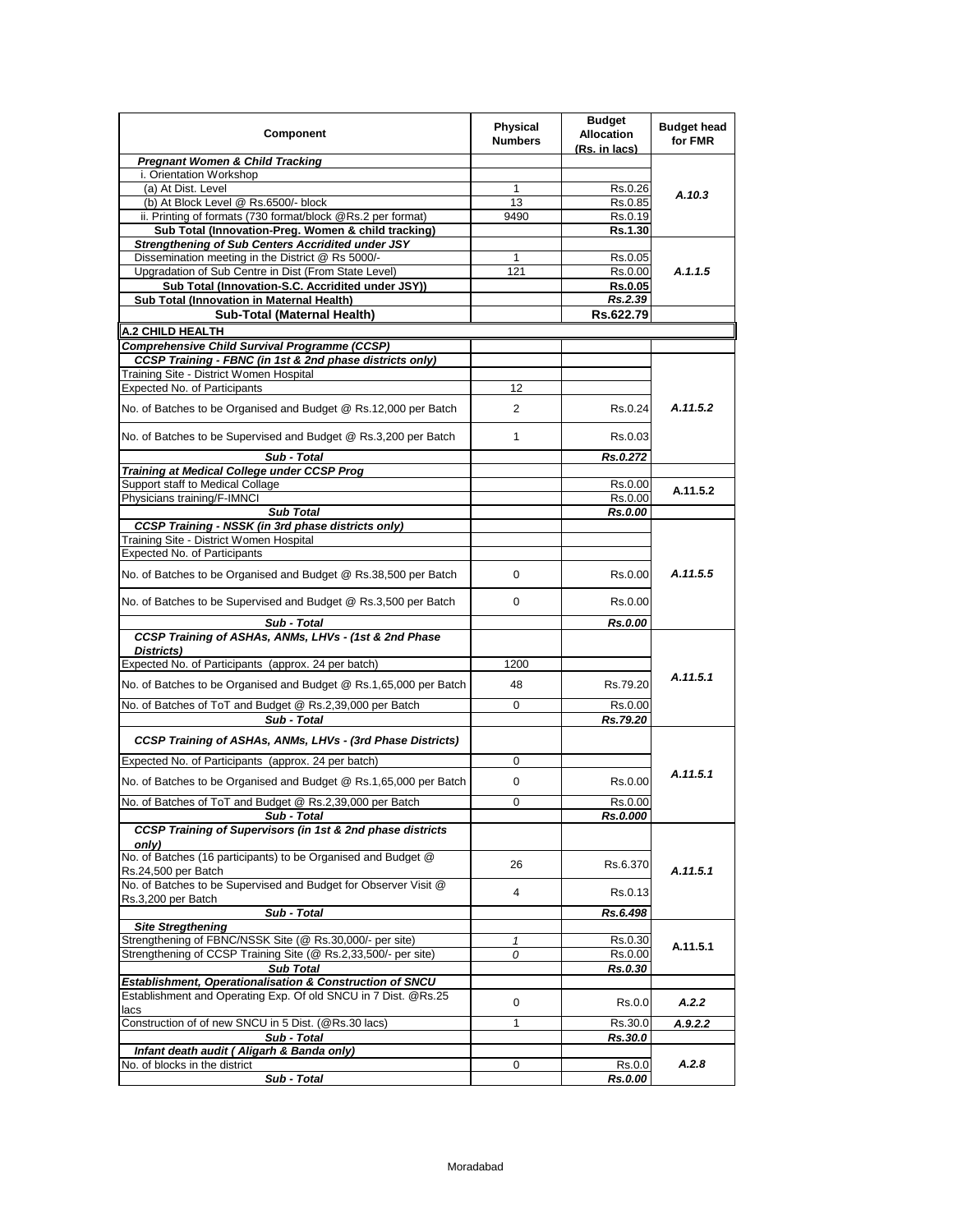| Component                                                                                                                  | Physical<br><b>Numbers</b> | <b>Budget</b><br><b>Allocation</b><br>(Rs. in lacs) | <b>Budget head</b><br>for FMR |
|----------------------------------------------------------------------------------------------------------------------------|----------------------------|-----------------------------------------------------|-------------------------------|
| Infant & Young Child feeding (IYCF)                                                                                        |                            |                                                     |                               |
| Mass Awareness Campaign during World Breastfeeding Week                                                                    | 1                          | Rs.0.50                                             | A.2.5                         |
| Sub - Total                                                                                                                |                            | Rs.0.50                                             |                               |
| Supportive Supervision through Reputed Institutions (for 1st<br>& 2nd pase districts only)                                 |                            |                                                     |                               |
| One Supervisor per block @ Rs.5,000/- p.m. for 12 months                                                                   | 0                          | Rs.0.0                                              |                               |
| Mobility for supervisors @ Rs.3,000/- p.m. for 12 months                                                                   | 0                          | Rs.0.0                                              |                               |
| Institutional support @ Rs.5,000/- p.m. for 12 months                                                                      | 0                          | Rs.0.0                                              |                               |
| Sub - Total                                                                                                                |                            | <b>Rs.0.00</b>                                      |                               |
| Sub-Total (CCSP)                                                                                                           |                            | Rs.116.77                                           |                               |
| Implementation of Bal Swasthya Poshan Mah (BSPM)                                                                           |                            |                                                     |                               |
| Joint Meetings of Health & ICDS - 2 Planning Meetings at District<br>Level in a year @ Rs. 5000/- per meeting for 2 Rounds | 1 Dist.                    | Rs.0.10                                             |                               |
| Joint planning meeting of health and ICDS at Block level Rs. 2000 per                                                      |                            |                                                     |                               |
| meeting for 2 rounds                                                                                                       | 13 Blocks                  | Rs.0.52                                             |                               |
| Joint Orientation of ASHAs & ANMs (@Rs. 25/- per participant) for 2                                                        | 3264 ANM and               |                                                     |                               |
| Rounds                                                                                                                     | AWW                        | Rs 1.81                                             | A.2.7                         |
| Printing of Guidelines, Reporting & Monitoring Formats (@ Rs.2,000/- per<br>block/round) for 2 rounds                      | 13 Blocks                  | Rs.0.52                                             |                               |
| Dissemination meeting at District level Rs. 5000 per meeting per                                                           |                            |                                                     |                               |
| District for 2 Rounds                                                                                                      | 1 Dist.                    | Rs 0.10                                             |                               |
| Sub - Total                                                                                                                |                            | Rs.3.05                                             |                               |
| <b>School Health Programme</b>                                                                                             |                            |                                                     |                               |
| Total No. of Blocks in the district                                                                                        | 13                         |                                                     |                               |
| No. of Schools to be covered (60 Schools per block)                                                                        | 780                        |                                                     |                               |
| <b>District Sensitization workshop</b>                                                                                     | 1                          | Rs. 0.15                                            |                               |
| Contingencies for printing of Health Card, etc. (@Rs.500/- per school)                                                     | 780                        | Rs. 3.90                                            |                               |
| Budget for Mobility (@Rs.300 per visit x 1 visit)                                                                          | 780                        | Rs. 2.34                                            |                               |
| Sub Total (Prog. Implementation)                                                                                           |                            | Rs. 6.39                                            |                               |
| Traning program for 40 schools per block (where                                                                            |                            |                                                     |                               |
| program is already running)                                                                                                | 520                        |                                                     |                               |
| Training of District Trainers- Honorarium to district traininer @ Rs. 350<br>*2days                                        | 3                          | Rs. 0.02                                            |                               |
| Honorarium to traininees from block@ Rs. 400 *2days per block                                                              | 39                         | Rs. 0.31                                            |                               |
| Training of Block Trainers - Honorarium to block resource persons @                                                        |                            |                                                     | A.2.4                         |
| Rs. 300 *2days*2 batches per block                                                                                         | 39                         | Rs. 0.47                                            |                               |
| Honararium to Teachers @ Rs. 250*2 teachers per school *2 days                                                             | 1040                       | Rs. 5.20                                            |                               |
| <b>Sub Total (Training)</b>                                                                                                |                            | Rs. 6.00                                            |                               |
| For training program unspent balance is available at the district                                                          |                            | Rs. 3.82                                            |                               |
| <b>Actual Allocation for training</b>                                                                                      |                            | Rs. 2.18                                            |                               |
| Weighing scale, Ht./Wt Charts, Measuring tape etc. @ Rs1000 per                                                            | 260                        | Rs. 0.00                                            |                               |
| school x 20 new schools/block                                                                                              |                            |                                                     |                               |
| Procurement of IFA tablets (30 mg tablets) for all schools                                                                 | 11700000                   | Rs. 0.00                                            |                               |
| Procurement of deworming tablets for all schools                                                                           | 234000                     | Rs. 0.00                                            |                               |
| <b>Sub Total (Procurement)</b>                                                                                             |                            | <b>Rs. 0.00</b>                                     |                               |
| <b>Total (School Health)</b>                                                                                               |                            | Rs. 8.57                                            |                               |
| <b>Total Child Health</b>                                                                                                  |                            | Rs.128.39                                           |                               |
| A3. Family Planning                                                                                                        |                            |                                                     |                               |
| <b>Terminal/Limiting Methods</b>                                                                                           |                            |                                                     | A.3.1                         |
| Dissemination of manuals on sterilization standards & quality<br>assurance of sterilization services                       | 1                          | Rs. 0.40                                            | A.3.1.1                       |
| NSV Camps in Districts (6 camps/dist. @ Rs.35,000/- per camp)                                                              | 6                          | Rs. 2.10                                            | A.3.1.3                       |
| <b>Compensation for Female Sterilization</b>                                                                               | 6289                       | Rs. 62.89                                           | A.3.1.4                       |
| <b>Compensation for Male Sterilization</b>                                                                                 | 20                         | Rs. 0.30                                            | A.3.1.5                       |
| Accrediation of private providers of sterilization services                                                                |                            |                                                     |                               |
| <b>Female Sterilization</b>                                                                                                |                            | Rs. 0.50                                            | A.3.1.6                       |
| Male Sterilization (NSV)                                                                                                   |                            | Rs. 0.10                                            |                               |
| <b>Spacing Methods</b>                                                                                                     |                            |                                                     | A.3.2                         |
| IUD services at health facilities/compensation                                                                             | 33514                      | Rs. 6.70                                            | A.3.2.2                       |
| Accrediation of private providers of IUD services<br>Family Welfare Counsellor@9000 per month                              | 3                          | Rs. 0.05<br>Rs. 3.24                                | A.3.2.3                       |
| <b>Sub Total</b>                                                                                                           |                            | Rs. 76.28                                           | A.9.1.5                       |
|                                                                                                                            |                            |                                                     |                               |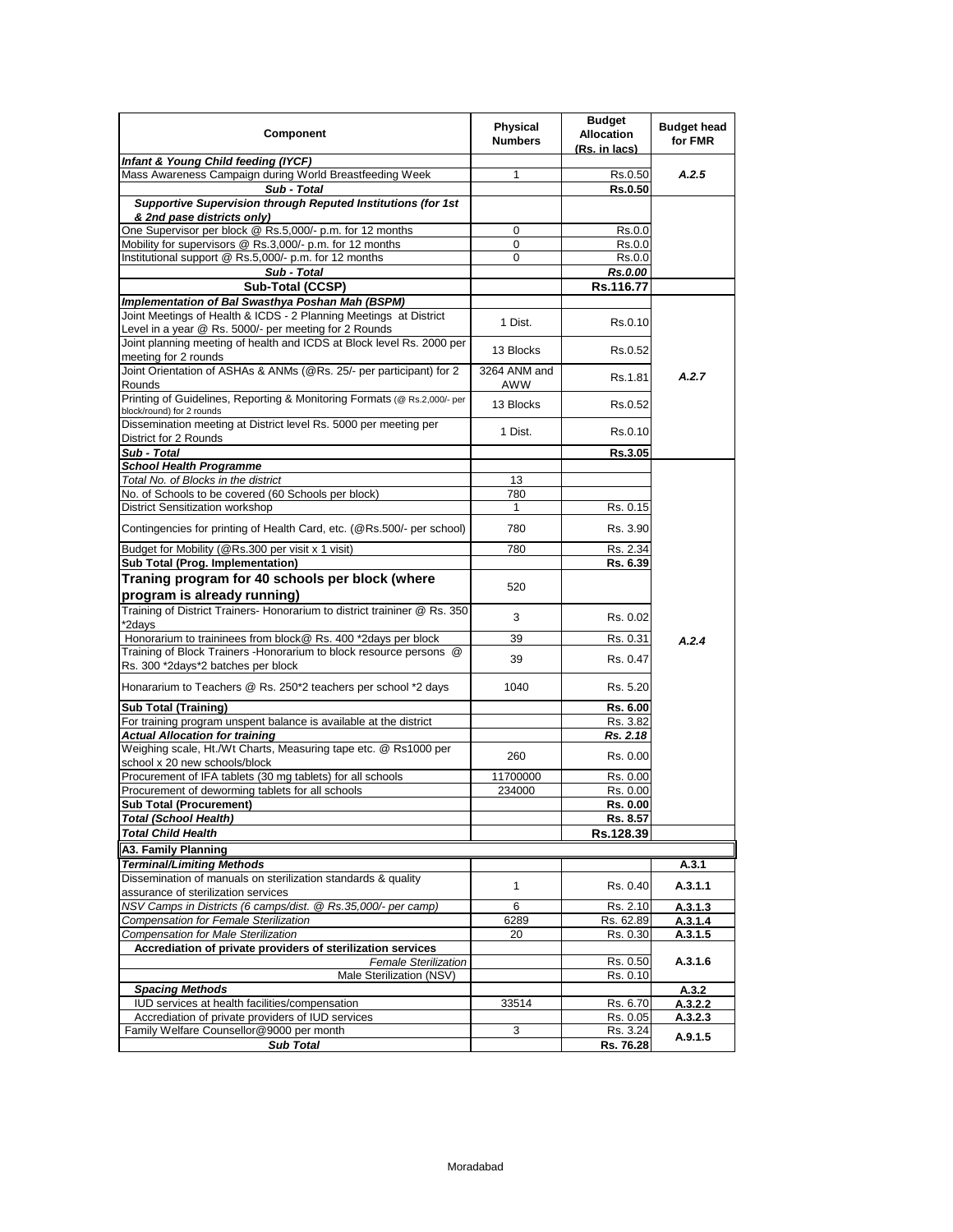| Component                                                                                                                                                                     | <b>Physical</b><br><b>Numbers</b> | <b>Budget</b><br><b>Allocation</b><br>(Rs. in lacs) | <b>Budget head</b><br>for FMR |
|-------------------------------------------------------------------------------------------------------------------------------------------------------------------------------|-----------------------------------|-----------------------------------------------------|-------------------------------|
| <b>PCPNDT and Sex-Ratio</b>                                                                                                                                                   |                                   |                                                     |                               |
| Visit of District Inspection & Monitoring Committee                                                                                                                           | 10                                | Rs. 0.10                                            | A.8.1                         |
| Sensitization Workshop at District level                                                                                                                                      | $\mathbf{1}$                      | Rs. 0.40                                            |                               |
| Organising Competions at Inter/Degree Colleges                                                                                                                                | 3                                 | Rs. 0.10                                            |                               |
| Orientation of members of Dist advisory committee at Division                                                                                                                 |                                   | Rs. 0.10                                            |                               |
| <b>IEC Activities &amp; Conigency</b>                                                                                                                                         |                                   |                                                     |                               |
| <b>IEC Activities</b>                                                                                                                                                         |                                   | Rs. 0.50                                            |                               |
| Contigency                                                                                                                                                                    |                                   | Rs. 0.05                                            | A.12.4                        |
| TA/DA to Dist. level Staff for attending workshop, training, meetings                                                                                                         |                                   | Rs. 0.20                                            |                               |
| <b>Sub Total</b>                                                                                                                                                              |                                   | Rs. 1.45                                            |                               |
| <b>Sub-Total (Family Planning)</b>                                                                                                                                            |                                   | Rs.77.73                                            |                               |
| A.4 ARSH                                                                                                                                                                      |                                   |                                                     |                               |
| Saloni Scheme                                                                                                                                                                 |                                   |                                                     |                               |
| No. of Blocks in District                                                                                                                                                     | 13                                |                                                     |                               |
| No. of Schools to be covered (10 Schools per block)                                                                                                                           | 130                               |                                                     | A.4.1                         |
|                                                                                                                                                                               |                                   |                                                     |                               |
| No. of Benificiaries (150 per school)                                                                                                                                         | 19500<br>1                        |                                                     |                               |
| Sensitization Workshop at District level                                                                                                                                      |                                   | Rs. 0.15                                            |                               |
| Budget for Visit of Medical Team (@Rs.300/- per visit x 2 visits per<br>school)                                                                                               | 260                               | Rs. 0.78                                            | A.4.2                         |
| Budget for Preparing Saloni Sabha (Rs.300/- p.m. per school x 10<br>months)                                                                                                   | 1300                              | Rs. 3.90                                            |                               |
| Procurement of IFA tablets (100 mg tablets) for all schools                                                                                                                   | 936000                            | Rs.0.00                                             |                               |
| Procurement of deworming tablets for all schools 2 tab/Benf.                                                                                                                  | 39000                             | Rs.0.00                                             | A.13.2.5                      |
| Sub-Total (Adolescent Health)                                                                                                                                                 |                                   | <b>Rs.4.83</b>                                      |                               |
| A.5 Urban RCH                                                                                                                                                                 |                                   |                                                     |                               |
|                                                                                                                                                                               |                                   |                                                     |                               |
| Urban RCH plan /activities                                                                                                                                                    |                                   |                                                     |                               |
| <b>Building</b>                                                                                                                                                               | 5                                 | 4.2                                                 |                               |
| Manpower(1Doctor @ 24000/month,1Staff Nurse@ 15000/month,2<br>ANMs@9000/month,2 Security guards @ 4000/month,1 Ayah                                                           | 5                                 | 42.6                                                |                               |
| 4000/month, & 1 Sweeper 2000/month                                                                                                                                            |                                   |                                                     |                               |
| Other Expenses                                                                                                                                                                | 5                                 | 2.04                                                | A.5.1                         |
| IEC                                                                                                                                                                           | 5                                 | 0.5                                                 |                               |
| <b>Subtotal</b>                                                                                                                                                               |                                   | 49.34                                               |                               |
| The cost of Drugs(Rs 10,000/month/Health post) and consumables(Rs 3,000/month/Health Post) for Urban<br>RCH amounting to Rs 7.80 Lacs would be met from the Mission Flexipool |                                   |                                                     |                               |
| A9. INFRASTRUCTURE & HR                                                                                                                                                       |                                   |                                                     |                               |
| <b>Contractual Staff &amp; Services</b>                                                                                                                                       |                                   |                                                     |                               |
| <b>Position</b>                                                                                                                                                               | No.                               |                                                     |                               |
| Contractual ANM (@Rs.9000/- pm)                                                                                                                                               | 35                                | <b>Budget</b><br>Rs. 37.80                          | A.9.1.1                       |
| Staff Nurse in the district (@Rs.15000/- pm)                                                                                                                                  | 34                                | Rs. 61.20                                           | A.9.1.3                       |
|                                                                                                                                                                               | 10                                |                                                     |                               |
| MBBS (Male/Female) @ Rs.30000/- pm                                                                                                                                            |                                   | Rs. 36.00                                           |                               |
| Specialist at On Call basis for CHC (@ Rs.1000/- per visit) No. of calls<br>for 6 moths                                                                                       | 100                               | Rs. 1.00                                            |                               |
| Specialist at On Call basis for Dist. Hospital (Male)/DCH(@ Rs.1000/-<br>per visit)                                                                                           | 200                               | Rs. 2.00                                            | A.9.1.4                       |
| Specialist at Dist. Hospital (Male)/DCH(@ Rs.40000/- pm for<br>MS/MD/MDS & @Rs.35000/- for Diploma holders)                                                                   | $\overline{2}$                    | Rs. 8.40                                            |                               |
| Specialist at DWH/DCH (@ Rs.40000/- pm for MS/MD/MDS &<br>@Rs.35000/- for Diploma holders)/MBBS(LMO if already on contract)                                                   | 2                                 | Rs. 8.40                                            |                               |
| Paramedical staff/LT for CHC (@ Rs.9000/- pm)                                                                                                                                 | 6                                 | Rs. 6.48                                            |                               |
| Paramedical staff for DH/DWH/DCH (@ Rs.9000/- pm)                                                                                                                             | $\overline{2}$                    | Rs. 2.16                                            | A.9.1.5                       |
| Data Assistant ( @ Rs.8000/- pm)                                                                                                                                              | 2                                 | Rs. 1.92                                            |                               |
|                                                                                                                                                                               |                                   |                                                     |                               |
| <b>Sub-Total (Human Resources)</b>                                                                                                                                            |                                   | Rs.165.36                                           |                               |
| A.10. INSTITUTIONAL STRENGTHENING                                                                                                                                             |                                   |                                                     |                               |
| <b>Logistics Management/Improvement</b>                                                                                                                                       |                                   |                                                     |                               |
| <b>Stregthening of Logistic Management</b>                                                                                                                                    |                                   |                                                     |                               |
| Divisional logistic management                                                                                                                                                | 0                                 | Rs. 0.00                                            |                               |
| <b>Transportation of Logistic</b>                                                                                                                                             |                                   |                                                     | A.10.2                        |
| Divisional level @ Rs 50000/-                                                                                                                                                 | 1                                 | Rs. 0.50                                            |                               |
| District level @ Rs 30000/-                                                                                                                                                   | $\mathbf{1}$                      | Rs. 0.30                                            |                               |
| Block level @ Rs 12000/-                                                                                                                                                      | 13                                | Rs. 1.56                                            |                               |
| <b>Sub-Total (Logistics Strengthening)</b>                                                                                                                                    |                                   | Rs.2.36                                             |                               |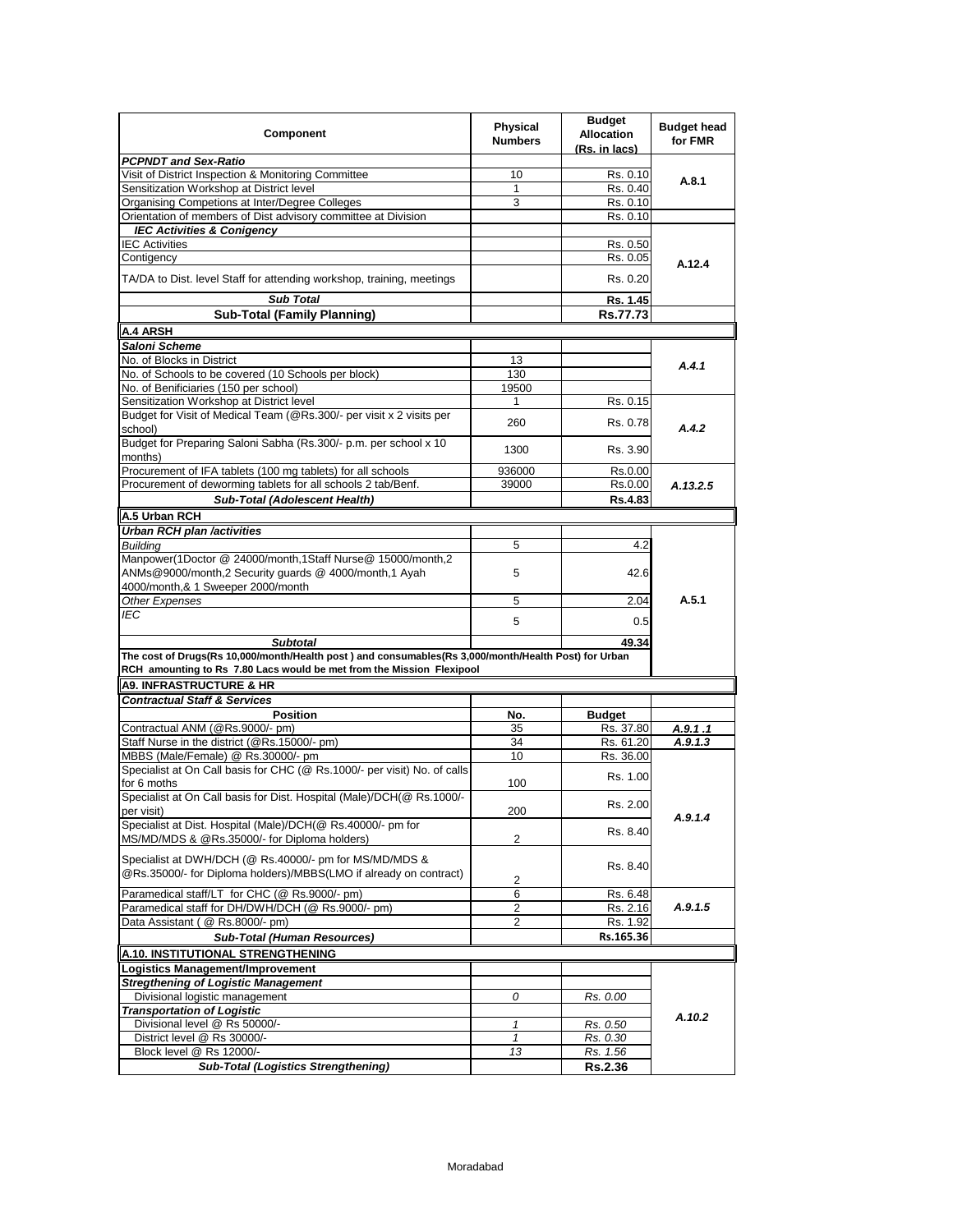| Component                                             | Physical<br><b>Numbers</b> | <b>Budget</b><br>Allocation<br>(Rs. in lacs) | <b>Budget head</b><br>for FMR |
|-------------------------------------------------------|----------------------------|----------------------------------------------|-------------------------------|
| <b>Rent for Sub-Centres</b>                           |                            |                                              |                               |
| No. of SCs in Rented Bldgs & Budget @ Rs. 250/- p.m.  | 270                        | Rs.8.10                                      | A.10.4                        |
| <b>Sub-Total (Sub Center Rent)</b>                    |                            | <b>Rs.8.10</b>                               |                               |
| A.11 TRAINING                                         |                            |                                              |                               |
| <b>Training- Skill Birth Attendant</b>                |                            |                                              |                               |
| <b>Training at DWH/Combined Hosp</b>                  |                            |                                              |                               |
| <b>Target at DWH</b>                                  | 36                         |                                              |                               |
| No. of Particpants per batch                          | 4                          |                                              |                               |
| No. of Batches                                        | 9                          | Rs.9.94                                      |                               |
| New Site Stregthening at DWH                          |                            | Rs.0.00                                      |                               |
| Existing site stregthening                            |                            | Rs.0.40                                      |                               |
| Sub-Total (DWH-SBA)                                   |                            | Rs.10.34                                     |                               |
| <b>Training at FRU/24X7</b>                           |                            |                                              | A.11.3.1                      |
| Name of the selected Training Site FRU/24X7           | Sambhal                    |                                              |                               |
| Target at FRU/24X7                                    | 48                         |                                              |                               |
| No. of Particpants per batch                          | 4                          |                                              |                               |
| No. of Batches                                        | 12                         | Rs.13.25                                     |                               |
| New Site Stregthening at FRU                          | $\overline{\phantom{0}}$   | Rs.0.00                                      |                               |
| Existing site stregthening                            |                            | Rs.0.40                                      |                               |
| Sub-Total (FRU-SBA)                                   |                            | Rs.13.65                                     |                               |
| Sub-Total(SBA Training)                               |                            | Rs.23.99                                     |                               |
| <b>A.14 PROGRAM MANAGEMENT</b>                        |                            |                                              |                               |
| Personal & Other Expense of Dist. PMU (Rs.94500/- pm) | 1                          | Rs.11.34                                     | A.14.2                        |
| Operational Cost (Rs. 60000/- pm)                     | 1                          | Rs.7.20                                      | A.14.4                        |
| <b>Sub-Total (Program Management)</b>                 |                            | Rs.18.54                                     |                               |
| Total for RCH Flexipool (Part A)                      |                            | Rs.1,101.44                                  |                               |

| Part B : Mission Flexipool: Andrew Michael School (1999)                    |                            |                                                     |                               |
|-----------------------------------------------------------------------------|----------------------------|-----------------------------------------------------|-------------------------------|
| Component                                                                   | Physical<br><b>Numbers</b> | <b>Budget</b><br><b>Allocation</b><br>(Rs. in lacs) | <b>Budget head</b><br>for FMR |
| <b>ASHA Scheme:-</b>                                                        |                            |                                                     | <b>B.1</b>                    |
| Periodic Training for ASHAs                                                 |                            |                                                     | B.1.1                         |
| <b>ASHA Support System</b>                                                  |                            |                                                     |                               |
| Replenishment of ASHA Kits & Budget (@ Rs. 500/- per kit*2 for 95%<br>ASHA) | 2499                       | Rs.0.00                                             | B.1.2                         |
| Incentive to ASHAs (Average Rs.500/- p.m. for 85% ASHAs)                    | 2236                       | Rs.134.16                                           | B.1.3                         |
| Award to ASHA (Rs.5000/- for 1 ASHA in each block)                          | 13                         | Rs.0.65                                             |                               |
| Annual ASHA Sammelan (Rs.250/- per ASHA for 60% ASHAs)                      | 1579                       | Rs.3.95                                             | B.1.1                         |
| Mobility to ASHAs (Rs.30/- per ASHA for 95% ASHAs)                          | 2499                       | Rs.9.00                                             |                               |
| Block level ASHA Payment Register (Rs.100/-per Register)                    | 13                         | Rs.0.01                                             | B.18.3.2                      |
| Printing of Voucher Booklet for ASHA (Rs.25/-per Booklet)                   | 2631                       | Rs.0.66                                             |                               |
| Budget ASHA Mentoring Group (Rs.10,000/- per District)                      | Quarterly<br>Meeting       | Rs.0.10                                             | B.1.1                         |
| Sub-Total (ASHA Scheme):-                                                   |                            | Rs.148.52                                           |                               |
| <b>Untied Grant to Facilities</b>                                           |                            |                                                     | B.2                           |
| No. of CHCs & Budget @ Rs.0.50 lacs per facility                            | 6                          | Rs.3.00                                             | B.2.1                         |
| No. of BPHCs & Budget @ Rs.0.50 lacs per facility                           | 8                          | Rs.4.00                                             | B.2.2                         |
| No. of APHCs & Budget @ Rs.0.25 lacs per facility                           | 48                         | Rs.12.00                                            | B.2.2                         |
| No. of Sub Centres & Budget @ Rs.0.10 lacs per facility                     | 416                        | Rs.41.60                                            | B.2.3                         |
| No.of VHSCs                                                                 | 960                        | Rs.0.00                                             | B.2.4                         |
| No.of Revenue Villages & Budget @Rs.0.10 lacs per R.Village                 | 1800                       | Rs.180.00                                           |                               |
| <b>Sub-Total (Untied Grants)</b>                                            |                            | Rs.240.60                                           |                               |
| <b>Annual Maintenance Grant to Facilities</b>                               |                            |                                                     | B.4                           |
| No. of CHCs & Budget @ Rs.1.0 lacs per facility                             | 6                          | Rs.6.00                                             | B.4.1                         |
| No. of BPHCs & Budget @ Rs.1.0 lacs per facility                            | 8                          | Rs.8.00                                             | B.4.2                         |
| No. of APHCs & Budget @ Rs.0.50 lacs per facility                           | 29                         | Rs.14.50                                            |                               |
| No. of Sub Centres & Budget @ Rs.0.10 lacs per facility                     | 140                        | Rs.14.00                                            | B.4.3                         |
| <b>Sub-Total (Annual Maintenance Grants)</b>                                |                            | Rs.42.50                                            |                               |
| <b>Funds to Rogi Kalyan Samitis</b>                                         |                            |                                                     | B.6                           |
| No. of District Hospitals & Funds @ Rs.5.0 lacs per facility                | $\overline{2}$             | Rs.10.00                                            | B.6.1                         |
| No. of CHCs & Funds @ Rs.1.0 lacs per facility                              | $\overline{6}$             | Rs.6.00                                             | B.6.2                         |
| No. of BPHCs & Funds @ Rs.1.0 lacs per facility                             | 8                          | Rs.8.00                                             | B.6.3                         |
| No. of APHCs & Funds @ Rs.1.00 lacs per facility                            | 48                         | Rs.48.00                                            | B.6.4                         |
| <b>Sub-Total (Funds for RKS)</b>                                            |                            | Rs.72.00                                            |                               |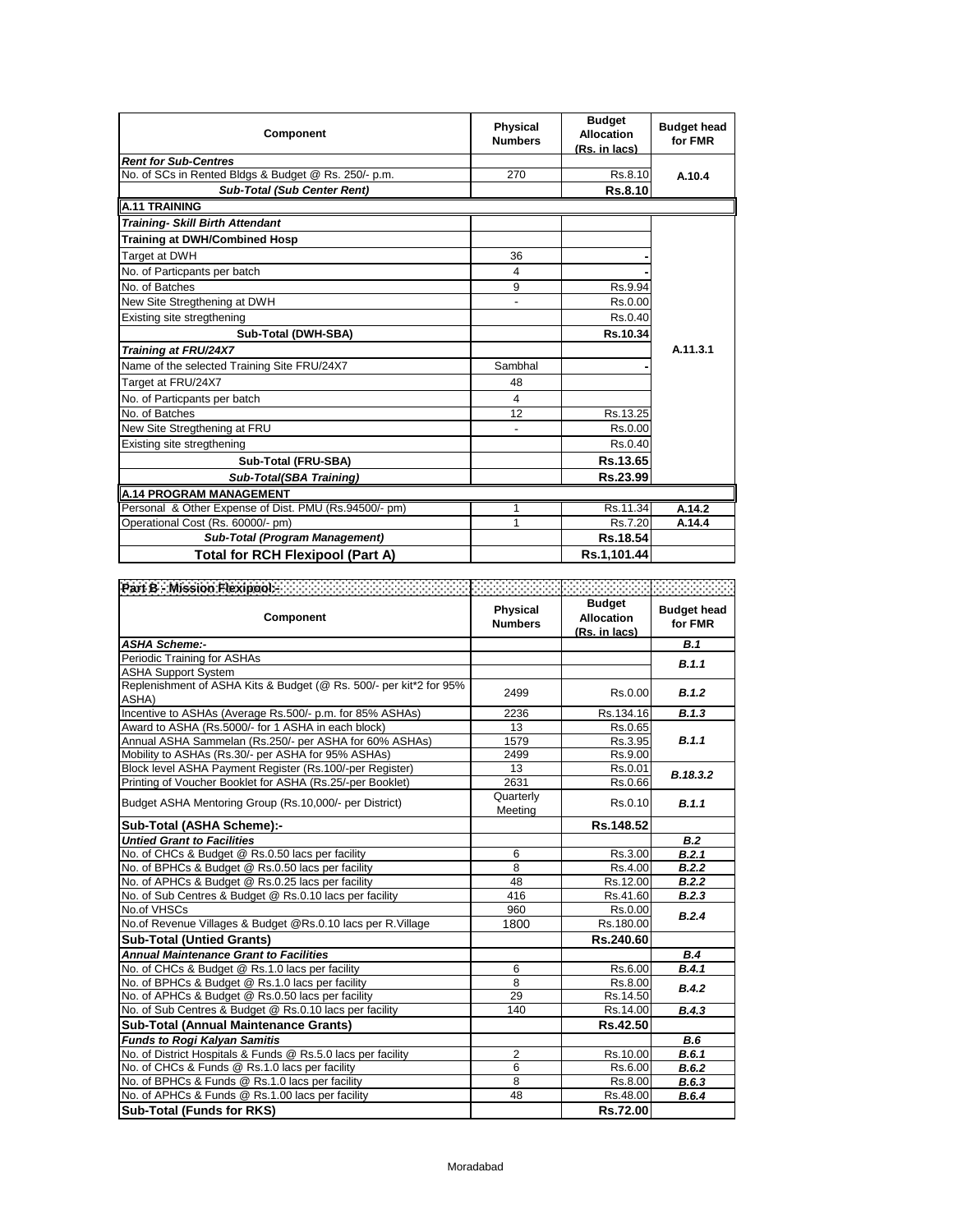| Component                                                                             | Physical<br><b>Numbers</b> | <b>Budget</b><br><b>Allocation</b><br>(Rs. in lacs) | <b>Budget head</b><br>for FMR |
|---------------------------------------------------------------------------------------|----------------------------|-----------------------------------------------------|-------------------------------|
| <b>Operationalisation of District Drug Warehouses</b>                                 |                            |                                                     |                               |
| Contractual Staff (@Rs.2.94 lacs/yr)                                                  | 1                          | Rs.2.94                                             | <b>B.21</b>                   |
| Contingency Expenses (@Rs.2.0 lacs/yr)                                                | $\mathbf{1}$               | Rs.2.00                                             |                               |
| Sub-Total (Ope. of District Drug Warehouses)                                          |                            | <b>Rs.4.94</b>                                      |                               |
| <b>Mobility Support to DWH &amp; District Combined Hospital</b>                       |                            |                                                     | <b>B.27.8</b>                 |
| Mobility Support to DWH/DCH @Rs.18000/- Per month.                                    | 1                          | Rs.2.16                                             |                               |
| Sub-Total (Funds for Mobility Support to DWH & DCH)                                   |                            | <b>Rs.2.16</b>                                      |                               |
| Mobility Support for Monitoring & Supervision.                                        |                            |                                                     |                               |
| Mobility Support to District Community Mobilizer (@Rs.800/-per day X<br>8 days/month) | 1                          | Rs.0.77                                             |                               |
| Mobility Support to District Account Manager (@Rs.800/-per day X 6<br>days/month)     | 1                          | Rs.0.58                                             | B.18.3.2                      |
| Mobility Support to District Programme Manager (@Rs.800/-per day X<br>8 days/month)   |                            | Rs.0.00                                             |                               |
| Sub-Total(Mobility Support for Monit. & Supervision)                                  |                            | <b>Rs.1.34</b>                                      |                               |
| <b>Supervision of ANM/ASHAs</b>                                                       |                            |                                                     | B.18.3.2                      |
| Vehicle for Mobility @Rs.18000/-month/block                                           | 13                         | Rs.28.08                                            |                               |
| Sub-Total (Supervision of ANM/ASHAs)                                                  |                            | Rs.28.08                                            |                               |
| <b>Vehicle Support for Specialist</b>                                                 |                            |                                                     |                               |
| One Vehicle for 5 block level facility (@Rs.18000/-month)                             | 3                          | Rs.6.48                                             | <b>B.27.8</b>                 |
| <b>Sub-Total (Vehicle Support for Specialist)</b>                                     |                            | <b>Rs.6.48</b>                                      |                               |
| <b>Diesel for Generator for District Hospitals</b>                                    |                            |                                                     |                               |
|                                                                                       |                            |                                                     | <b>B.28</b>                   |
| Diesel Support for generator (@Rs.1 lac per month)                                    | 2                          | Rs.24.00                                            |                               |
| <b>Sub-Total (Diesel Support for District Hospital)</b>                               |                            | Rs.24.00                                            |                               |
| Diesel Support for Generator in Fully Functional CHC.                                 |                            |                                                     |                               |
| Diesel Support for Fully functional CHC (@Rs.35000/-per month)                        | 6                          | Rs.25.20                                            | <b>B.28</b>                   |
| Diesel Support for CHC functional in BPHC building (@Rs.13500/-per                    | 8                          | Rs.12.96                                            |                               |
| month)                                                                                |                            |                                                     |                               |
| <b>Sub-Total (Diesel Support for fully functional CHCs)</b>                           |                            | Rs.38.16                                            |                               |
| Saas Bahu Sammelans (1 each at District)                                              |                            |                                                     | B.7.1                         |
| No. of Sammellans & Budget (@Rs. 1.50 lac. Per District)                              | $\mathbf{1}$               | Rs.1.50                                             |                               |
| Sub-Total (Saas Bahu Sammelan)                                                        |                            | Rs.1.50                                             |                               |
| <b>Tehsil level Pradhan Sammelan</b>                                                  |                            |                                                     | B.8.2                         |
| No. of Sammelans & Budget (@Rs.40,000 per Sammelan)                                   | 6                          | Rs.2.40                                             |                               |
| Sub-Total (Tehsil level Pradhan Sammelan)                                             |                            | Rs.2.40                                             |                               |
| <b>Organization of Swasthya Mela</b>                                                  |                            |                                                     |                               |
| Organization of S.Mela @Rs.20000/- Mela/Month at each block.                          | 13                         | Rs.31.20                                            | <b>B.10.1</b>                 |
| Sub-Total (Swasthya Mela)                                                             |                            | Rs.31.20                                            |                               |
| <b>Concurrent Audit</b>                                                               |                            |                                                     | <b>B.27.5</b>                 |
| Budget @ Rs. 4000/- per month for 12 months                                           | 1                          | Rs.0.48                                             |                               |
| <b>Sub-Total (Concurrent Audit)</b>                                                   |                            | <b>Rs.0.48</b>                                      |                               |
| <b>Health Management Information System (HMIS):-</b>                                  |                            |                                                     |                               |
| Hiring of Vehicle for District HMIS Nodal Officer (@Rs.800/- Visit)                   | 4                          | Rs.0.38                                             |                               |
| Mobility Support for Block HMIS Nodal Officer (@Rs.600/-month)                        | 13                         | Rs.0.94                                             | <b>B.21</b>                   |
| Internet Connectivity @Rs.400/- per month/computer                                    | 15                         | Rs.0.72                                             |                               |
| Consumables & Stationary for Computer, printer (Rs.400/-per<br>month/facility)        | 15                         | Rs.0.72                                             |                               |
| Sub-Total (HMIS)                                                                      |                            | <b>Rs.2.76</b>                                      |                               |
| <b>Programme Management:-</b>                                                         |                            |                                                     |                               |
| <b>Expenses at Additional Director level:-</b>                                        |                            |                                                     |                               |
| Mobility @Rs.2500/-per District per Month.                                            | 4                          | Rs.1.20                                             |                               |
| Contingency Expenses @Rs.5000/- month.                                                | 1                          |                                                     | <b>B.27.6</b>                 |
|                                                                                       |                            | Rs.0.60                                             |                               |
| Sub-Total (Exp.at Addl.Director level)-                                               |                            | Rs.1.80                                             |                               |
| Operational Cost for Block Project Management Unit                                    |                            |                                                     |                               |
| Honoraria to Block Data Assistant @Rs.8000/-Per Month                                 | 13                         | Rs.12.48                                            | B.27.1                        |
| Communication support to Block Program Manager @Rs.500/-P.M.                          | 13                         | Rs.0.78                                             |                               |
| Sub-Total (Operational Cost for BPMU)                                                 |                            | Rs.13.26                                            |                               |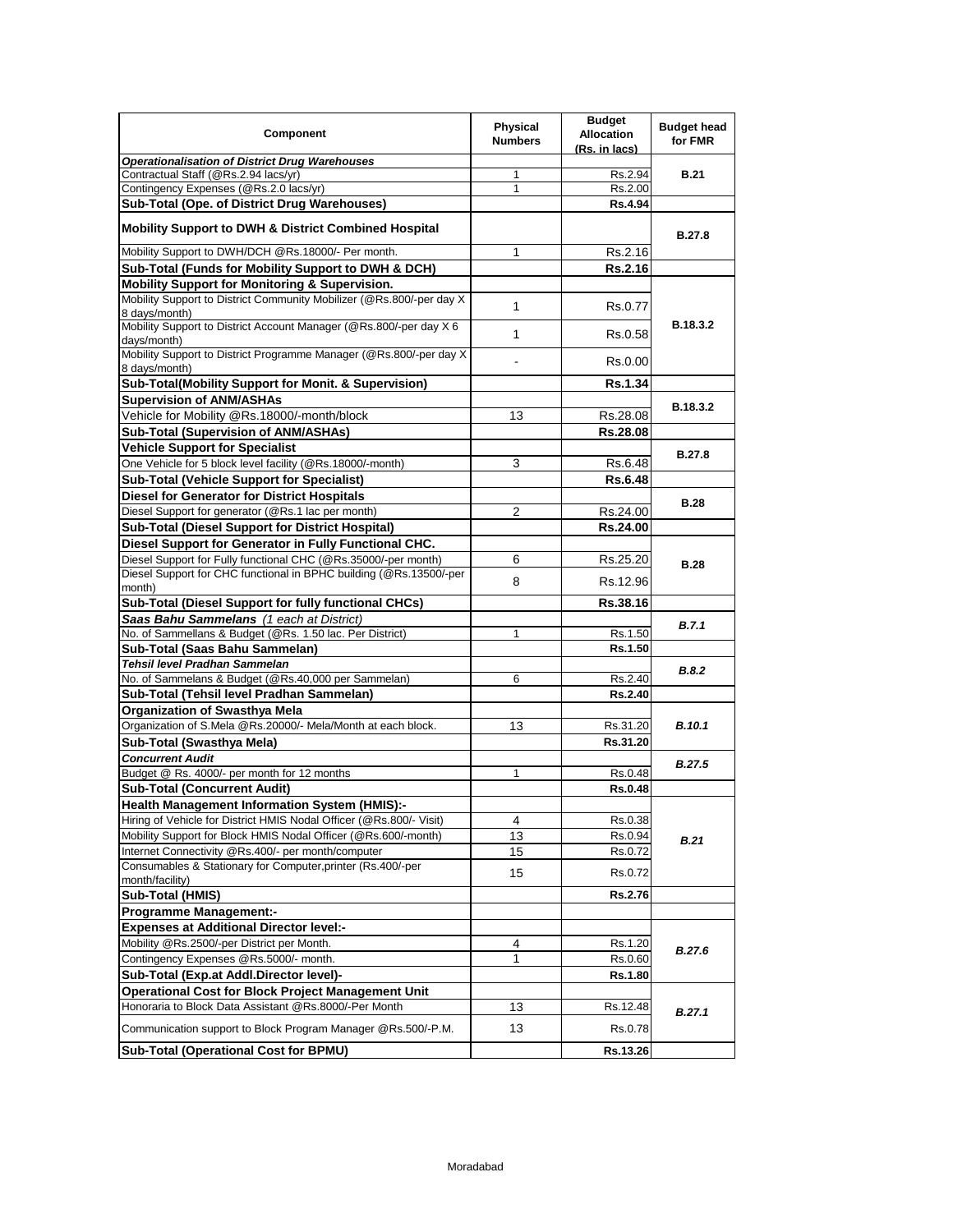| Component                                                             | Physical<br><b>Numbers</b> | <b>Budget</b><br><b>Allocation</b><br>(Rs. in lacs) | <b>Budget head</b><br>for FMR |
|-----------------------------------------------------------------------|----------------------------|-----------------------------------------------------|-------------------------------|
| <b>Provision of Contractual Staff (AYUSH)</b>                         |                            |                                                     |                               |
| <b>Position</b>                                                       | No.                        | <b>Budget</b>                                       |                               |
| ISM Lady Doctors (@ Rs.24,000/- per month)                            | 15                         | Rs.79.20                                            | B.14.4                        |
| AYUSH Doctors (@ Rs.24,000/- per month)                               | 20                         |                                                     |                               |
| AYUSH Pharmacists (@ Rs.9,000/- per month)                            | 15                         | Rs.16.20                                            | B.14.1                        |
| Sub-Total (Contractual Staff - AYUSH)                                 |                            | Rs.95.40                                            |                               |
| Integrated Skill Refresher Training for ANM & LHV.                    |                            |                                                     |                               |
| Total Work load for the year                                          | 128                        |                                                     | B.16.3.1                      |
| Total no. of Proposed Batches & Budget @Rs.165950/- per batch.        | 8                          | Rs. 13.28                                           |                               |
| Sub-Total (Integrated skill training for ANM/LHV)                     |                            | Rs.13.28                                            |                               |
| Infrastructure & Manpower for UIP                                     |                            |                                                     |                               |
| Mobile Workshop at Regional Depot @Rs.4 Lac.                          | $\mathbf 0$                | Rs.0.00                                             |                               |
| Renovation & Electrification of WIC/WIF                               |                            | Rs.0.70                                             |                               |
| Expansion of Cold Chain Store at Regional/Divisional Depo             | 1                          | Rs.0.50                                             | B.26.5                        |
| Expansion of Cold Chain Workshop @Rs.50000/-year/District.            | 1                          | Rs.0.50                                             |                               |
| Mobility Support to Block (1 Vehicle @Rs.800/-per block for 6 days in | 13                         | Rs.7.49                                             |                               |
| a month for 12 months)                                                |                            |                                                     |                               |
| IVRS System for Tracking of Beneficiaries.                            |                            | Rs.32.50                                            | B.18.3.2                      |
| Sub - Total (Infrasturcture & Manpower for UIP)                       |                            | Rs.41.69                                            |                               |
|                                                                       |                            |                                                     |                               |
| Total for Mission Flexipool (Part B) [11] [11] [11] [11]              |                            | $R$ $\sim$ $R$ $\sim$ 812.55                        |                               |

| SI. | Component                                                                                                                                                                                                                                                                          | <b>Physical</b><br><b>Numbers</b> | <b>Budget</b><br><b>Allocation</b><br><u>(Rs. in lacs)</u> |
|-----|------------------------------------------------------------------------------------------------------------------------------------------------------------------------------------------------------------------------------------------------------------------------------------|-----------------------------------|------------------------------------------------------------|
|     | Routine Immunization (Part C)                                                                                                                                                                                                                                                      |                                   |                                                            |
|     | Total Number of Immunization Sessions to be organized in the District                                                                                                                                                                                                              | 33228<br>Sessions/Year            |                                                            |
|     | Mobility support for supervision: Supervisory visits by district level<br>officers for monitoring and supervision of RI @ Rs 50000 /District for<br>district level officers (this includes POL and maintenance) per year                                                           | 1                                 | Rs.0.50                                                    |
|     | Alternate Vaccine delivery @ Rs 50/- sessionx 3 months(April-June)<br>+2 Vehicles /Blocks for 8 days /month for 9 months (July-March 10)                                                                                                                                           | 33228<br>Sessions/Year            | Rs.16.61                                                   |
|     | Focus on Urban slum & underserved areasHiring an ANM @<br>Rs.300/session for four sessions/month/slum of 10000 population and<br>Rs.200/- per month as contingency per slum of i.e. total expense of<br>Rs. 1400/- per month per slum of 10000 population                          | 1642<br>Sessions/Year             | Rs.5.75                                                    |
|     | Mobilization of children by ASHA /RI Mobilizer @ Rs 150/- per session                                                                                                                                                                                                              | 33228<br>Sessions/Year            | Rs.49.84                                                   |
|     | Support for Computer Assistant for RI reporting (with annual<br>increment of 10% wef from 2010-11Districts @ Rs 8000- 10,000 p.m                                                                                                                                                   | 1                                 | Rs.1.06                                                    |
|     | Printing and dissemination of tally sheets, monitoring forms, etc. @<br>Rs 1 /beneficiary                                                                                                                                                                                          | 151416<br>Benefiaceries           | Rs.1.51                                                    |
|     | Quarterly Review & feedback meeting exclusive for RI at district level<br>with one Block MOIC, ICDS CDPO and other stakeholders<br>stakeholders @ Rs 100/- per participant for meeting expenses (lunch,<br>organizational expenses)                                                | 39                                | Rs.0.16                                                    |
|     | Quarterly Review Meetings at Block level Quarterly Review &<br>feedback meeting for exclusive for RI at Block level @Rs 50/-ppas<br>honorarium for ASHA (travel) and Rs 25 /-person at the disposal of<br>MOIC for meeting expenses(refreshments, stationary and Misc<br>expences) | 3106                              | Rs.4.18                                                    |
|     | District level orientation training for 2 days of ANM, Multipurpose<br>Health worker @ Rs67300/batch with 20 participants in each batch                                                                                                                                            | 19 Batch                          | Rs. 12.79                                                  |
|     | One day cold chain handelers training for block level cold chain<br>handlers @ Rs. 26,000 per batch and Rs 3000 for Observer<br>nominated by State                                                                                                                                 | 1Batch                            | Rs.0.29                                                    |
|     | One day Training of block level data handlers by DIO and District Cold<br>chain Officer to train about the reporting formats of Immunization and<br>NRHM Rs 300/Participant/Block                                                                                                  | 13                                | Rs.0.04                                                    |
|     | Microplanning at SC levelRs 100/- per subcentre (meeting at block<br>level, logistic)                                                                                                                                                                                              | 416                               | Rs 0.42                                                    |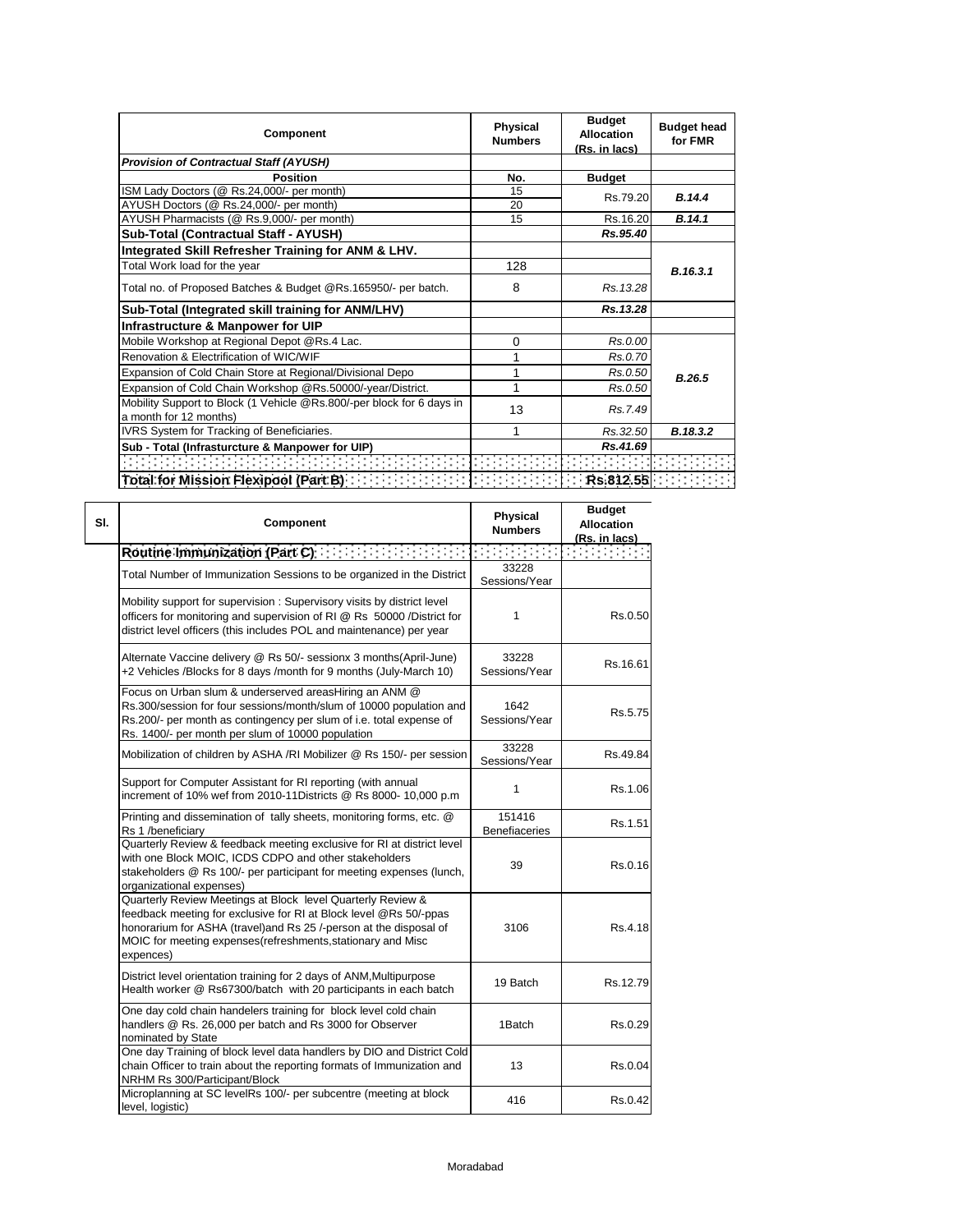| Component                                                                                                                                                           | <b>Physical</b><br><b>Numbers</b> | <b>Budget</b><br><b>Allocation</b><br>(Rs. in lacs) | <b>Budget head</b><br>for FMR |
|---------------------------------------------------------------------------------------------------------------------------------------------------------------------|-----------------------------------|-----------------------------------------------------|-------------------------------|
| Microplanning at Block & District levelFor consolidation of microplan<br>at PHC/CHC level @ Rs 1000/- block & at district level @ Rs 2000/-<br>per district         | 1District & 13<br><b>Block</b>    | Rs.0.15                                             |                               |
| Consumables for computer including provision for internet access for<br>RIMSRs 400/- Month / Districts                                                              | 1                                 | Rs.0.05                                             |                               |
| Red/Black Plastic bags etc, 2 bags per session @ Rs. 2/Bag                                                                                                          | 33228<br>Sessions/Year            | Rs.1.62                                             |                               |
| Purchase of Bleach/Hypochlorite solution Rs. 500/vaccine storage<br>point/year X 1000 vaccine storage points                                                        | 21 Vaccine<br>storage points      | Rs.0.11                                             |                               |
| Purchase of Twin bucket Rs 400 per PHC/CHC per year                                                                                                                 | 21 Vaccine<br>storage points      | Rs.0.08                                             |                               |
| Funds for purchase of small polythene zipper bags to keep vaccines<br>in the vaccine carriers Rs. 0.5/polythene bag X total number of<br>sessions/year +10% wastage | 33228<br>Sessions/Year            | Rs.0.20                                             |                               |
| Funds for preparing disposal pit for disposal of sharp immunization<br>waste. Rs. 3500/pit X 500 vaccine storage points                                             | 10                                | Rs.0.37                                             |                               |
| <b>RI</b> subtotal                                                                                                                                                  |                                   | Rs.95.73                                            |                               |
| <b>Cold Chain maintenance</b>                                                                                                                                       |                                   |                                                     |                               |
| Cold chain maintenance@Rs 500/Block & Rs 10,000/District/Year                                                                                                       | 1District &<br>13Block            | Rs.0.35                                             |                               |
| POL for vaccine delivery from State to District and from district to<br>PHC/CHCs@ Rs. 100000/- district/Year)                                                       | 1District                         | Rs.1.00                                             |                               |
| <b>Subtotal Cold Chain</b>                                                                                                                                          |                                   | Rs.1.35                                             |                               |
| <b>Budget to be released to Division</b>                                                                                                                            |                                   |                                                     |                               |
| Three day training of Medical Officers on RI using revised MO training<br>module-6                                                                                  | 6 Batches                         | Rs.8.70                                             |                               |
| TOT batch for cold chain handlers training                                                                                                                          | $\Omega$                          | Rs.0.00                                             |                               |
| Operational expenses at Divisional level                                                                                                                            | 1unit                             | Rs.0.25                                             |                               |
| <b>Subtotal to Division</b>                                                                                                                                         |                                   | Rs.8.95                                             |                               |
| <b>Total in Part C</b>                                                                                                                                              |                                   | Rs.106.03                                           |                               |

|                | Part D National Program                           |                                   |                                                     |                               |
|----------------|---------------------------------------------------|-----------------------------------|-----------------------------------------------------|-------------------------------|
| <b>1. NPCB</b> |                                                   |                                   |                                                     |                               |
| SI.            | <b>Component</b>                                  | <b>Physical</b><br><b>Numbers</b> | <b>Budget</b><br><b>Allocation</b><br>(Rs. in lacs) | <b>Budget Head</b><br>for FMR |
| 1.1            | Govt Sector 30% of Tot. Trgt @531/cat.oprt.(IOL)  | 4854                              | 2577474                                             |                               |
| 1.2            | NGO Sector 20% of Tot Trgt @ 656/Cat. Oprt. (IOL) | 3236                              | 2122816                                             |                               |
| 1.3            | Pvt. Sector 50% of Tot trgt.                      | 8089                              | O                                                   |                               |
|                | <b>Sub Total</b>                                  | 16179                             | 4700290                                             |                               |
| 2              | SES (Free Spec. to Children) @ of 100/-Spec       | 1581                              |                                                     |                               |
| 3              | Vision Centre @ 50,000/Centre Equipment           | 1 Govt/NGO                        | 50000                                               |                               |
| 4              | Operations other than Cataract                    | 267                               | 267000                                              |                               |
| 5              | Eye Collection @ 500/Cornea.                      |                                   | O                                                   |                               |
|                | Total allocated for the District in Rs.           | 18027                             | 5017290                                             |                               |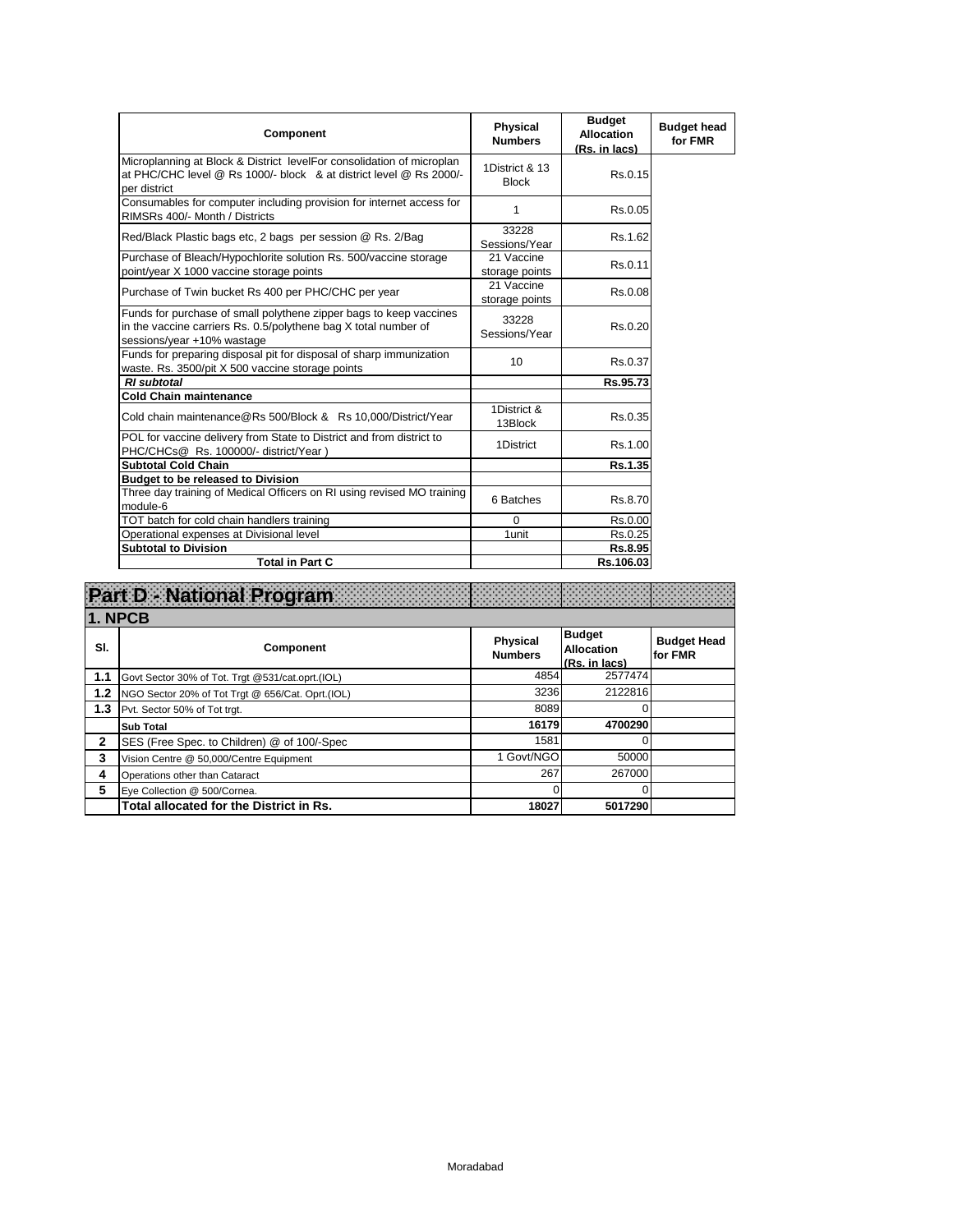|         | Component                                                                                  | <b>Physical</b><br><b>Numbers</b> | <b>Budget</b><br><b>Allocation</b><br>(Rs. in lacs) | <b>Budget head</b><br>for FMR |  |  |
|---------|--------------------------------------------------------------------------------------------|-----------------------------------|-----------------------------------------------------|-------------------------------|--|--|
|         | 2. RNTCP(WB)                                                                               |                                   |                                                     |                               |  |  |
| SI.     | Component                                                                                  | Physical<br><b>Numbers</b>        | <b>Budget</b><br><b>Allocation</b><br>(Rs. in lacs) | <b>Budget Head</b><br>for FMR |  |  |
|         | 1 CIVIL WORKS                                                                              |                                   | 87900                                               |                               |  |  |
|         | 2 LABORATORY MATERIALS<br>3 HONERARIUM                                                     |                                   | 552000<br>800100                                    |                               |  |  |
|         | 4 IEC/PUBLICITY                                                                            |                                   | 224700                                              |                               |  |  |
|         | 5 EQUIPMENT MAINTENANCE                                                                    |                                   | 118800                                              |                               |  |  |
|         | 6 TRAINING                                                                                 |                                   | 283980                                              |                               |  |  |
|         | 7 POL & VEHICLE MAINTENANCE                                                                |                                   | 180000                                              |                               |  |  |
|         | <b>8 VEHICLE HIRING CHARGES</b>                                                            |                                   | 364500                                              |                               |  |  |
|         | 9 NGO/PP SUPPORT<br>10 MISCELLANEOUS EXPENSES                                              |                                   | 843000<br>469180                                    |                               |  |  |
|         | 11 CONTRACTUAL SERVICES                                                                    |                                   | 5109000                                             |                               |  |  |
|         | 12 PRINTING                                                                                |                                   | 241290                                              |                               |  |  |
|         | 13 RESEARCH & STUDIES                                                                      |                                   |                                                     |                               |  |  |
|         | 14 MEDICAL COLLEGES                                                                        |                                   | 5000                                                |                               |  |  |
|         | 15 PROCUREMENT OF VEHICLES                                                                 |                                   | 250000                                              |                               |  |  |
|         | <b>16 PROCUREMENT OF EQUIPMENT</b>                                                         |                                   |                                                     |                               |  |  |
|         | Sub-TOTAL                                                                                  |                                   | 9529450                                             |                               |  |  |
|         | <b>Grand Total</b>                                                                         | 9529450                           |                                                     |                               |  |  |
| 3. NLEP |                                                                                            |                                   |                                                     |                               |  |  |
|         | <b>Activities</b>                                                                          | Physical                          | <b>Financial</b>                                    |                               |  |  |
|         |                                                                                            | <b>Targets</b>                    |                                                     |                               |  |  |
|         |                                                                                            |                                   | <b>Allocation</b>                                   |                               |  |  |
|         | 1 Contractual Services- Driver                                                             |                                   |                                                     |                               |  |  |
|         | Remuneration @ Rs. 7,000/= P.M.<br>Sub total                                               | $\Omega$                          | 0<br>0                                              |                               |  |  |
|         | 2 Office Maintenance                                                                       |                                   |                                                     |                               |  |  |
|         | Telephone/Fax/Internet @ Rs. 15,000/= P.A.                                                 |                                   | 15000                                               |                               |  |  |
|         | Office Operation & Maintenance @ Rs. 18,000/= P.A.                                         |                                   | 18000                                               |                               |  |  |
|         | Consum-ables Stationery @ Rs. 24,000 P.A.                                                  |                                   | 24000                                               |                               |  |  |
|         | Maintenance of Office Equipment & Furniture etc.                                           |                                   | 15000                                               |                               |  |  |
|         | Sub total                                                                                  |                                   | 72000                                               |                               |  |  |
|         | 3 Mobility-                                                                                |                                   |                                                     |                               |  |  |
|         | Vehicle operation / hiring of 1 Vehicle @ Rs 75000 P.A.                                    |                                   | 75000                                               |                               |  |  |
|         | Sub total                                                                                  |                                   | 75000                                               |                               |  |  |
|         | 4 Training<br>4 Days' Training of newly recruited Medical Officers @ Rs 28,000 per         |                                   |                                                     |                               |  |  |
|         | batch of 30 trainees                                                                       | 9                                 | 8400                                                |                               |  |  |
|         | 3 Days' Training of newly recruited Health Workers @ Rs 24,000 per<br>batch of 30 trainees | 30                                | 24000                                               |                               |  |  |
|         | 2 Days' Refresher Training of Medical Officers @ Rs 16,000 per batch<br>of 30 trainees     | 30                                |                                                     |                               |  |  |
|         | 2 Days' Refresher Training of Health Workers @ Rs 16,000 per batch                         |                                   |                                                     |                               |  |  |
|         | of 30 trainees                                                                             | 140                               | 90667                                               |                               |  |  |
|         | Sub total                                                                                  |                                   | 123067                                              |                               |  |  |
|         | 5 Procurement                                                                              |                                   |                                                     |                               |  |  |
|         | Supportive medicines and other items for patients @ Rs39 per patient                       |                                   |                                                     |                               |  |  |
|         | under treatment<br>Splints, Crutches, Items for Deformity Patients Rs. 15/= per patient    |                                   | 49900                                               |                               |  |  |
|         | under treatment                                                                            |                                   | 20000                                               |                               |  |  |
|         | Patient Welfare Rs. 26/= per patient under treatment                                       |                                   | 33000                                               |                               |  |  |
|         | Printing of forms @ Rs. 39/= per patient under treatment                                   |                                   | 49900                                               |                               |  |  |
|         | Sub total                                                                                  |                                   | 152800                                              |                               |  |  |
|         | <b>6 IEC Activities</b>                                                                    |                                   |                                                     |                               |  |  |
|         | Rallies @ Rs. 5,000/= each                                                                 | 2                                 | 10000                                               |                               |  |  |
|         | School Quiz @ Rs. 1000/= each                                                              | 10                                | 10000                                               |                               |  |  |
|         | IPC workshops of ASHA @ Rs. 5000/= each                                                    | 2                                 | 10000                                               |                               |  |  |
|         | Health Mela in local festivals, Melas etc. @ Rs. 5,000/= each                              |                                   | 5000                                                |                               |  |  |
|         | Sub total<br>7 Urban Leprosy Project                                                       |                                   | 35000                                               |                               |  |  |
|         | <b>Supportive Medicines</b>                                                                |                                   | 36000                                               |                               |  |  |
|         | Monitoring & Supervision                                                                   |                                   | 24000                                               |                               |  |  |
|         | MDT delivery & follow-up services                                                          |                                   | 50800                                               |                               |  |  |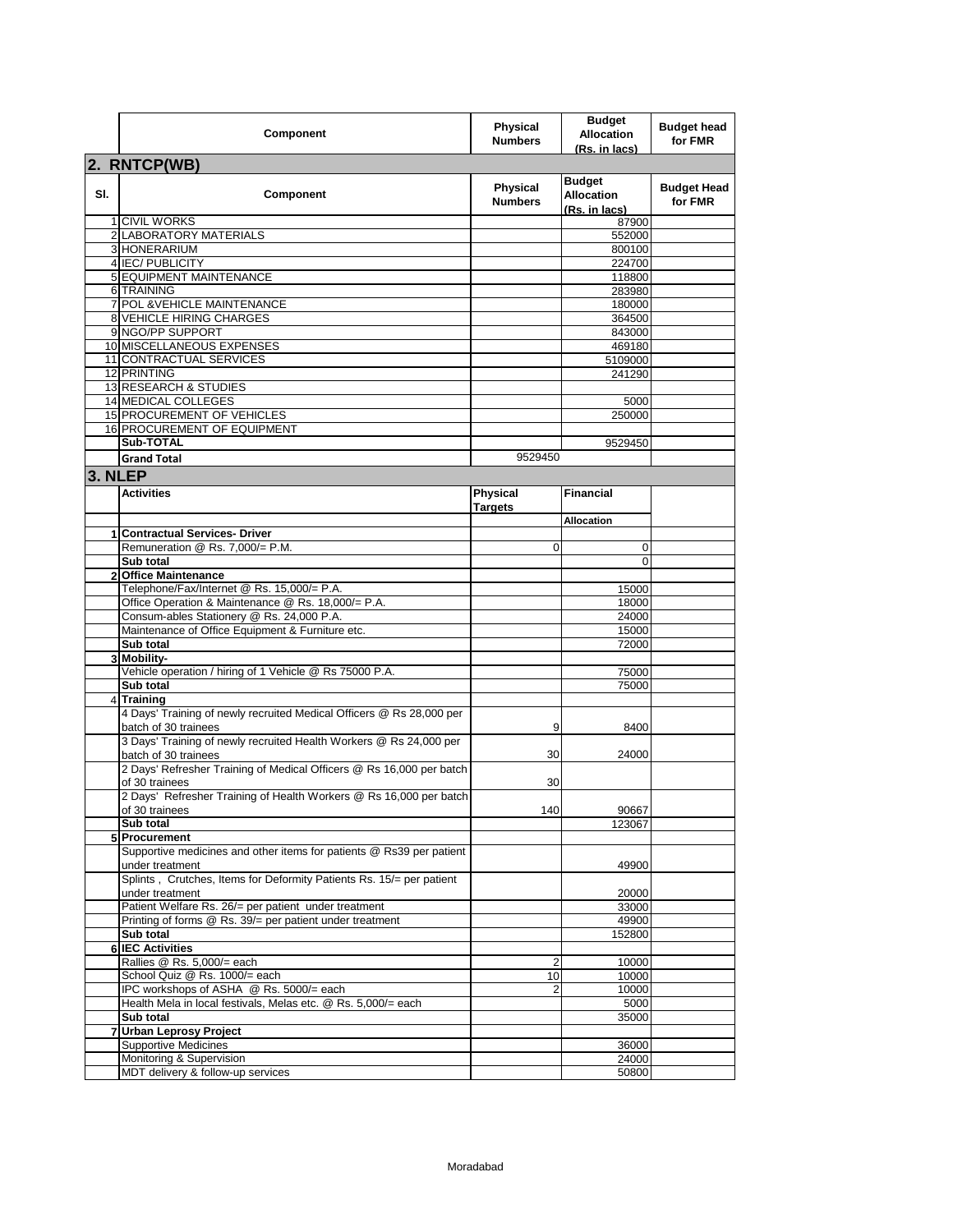|     | Component                                                                       | <b>Physical</b><br><b>Numbers</b> | <b>Budget</b><br><b>Allocation</b><br>(Rs. in lacs) | <b>Budget head</b><br>for FMR |
|-----|---------------------------------------------------------------------------------|-----------------------------------|-----------------------------------------------------|-------------------------------|
|     | Sub total                                                                       |                                   | 110800                                              |                               |
|     | 8 Incentive to Ashas                                                            |                                   | 121800                                              |                               |
|     | 9 Review Meetings<br>10 Disability Prevention & Medical Rehabilitation          |                                   | 18000                                               |                               |
|     | Screening Camp for selection of RCS patients                                    |                                   | 20000                                               |                               |
|     | Screening Camp - miscellaneous expenses                                         |                                   | 20000                                               |                               |
|     | Screening Camp- Self Care Kits & patient Welfare items                          |                                   | 20000                                               |                               |
|     | Sub total                                                                       |                                   | 60000                                               |                               |
|     | 11 Cash Assistance                                                              |                                   |                                                     |                               |
|     | Cash assistance- POL for Vehicle<br>Cash assistance- TA DA for Leprosy Staff    |                                   | 55000                                               |                               |
|     | Sub total                                                                       |                                   | 50000<br>105000                                     |                               |
|     | <b>Grand Total</b>                                                              |                                   | 873467                                              |                               |
|     | <b>4. NVBDCP</b>                                                                |                                   |                                                     |                               |
| No. | Sl. Activity Proposed                                                           | Physical<br><b>Numbers</b>        | <b>Budget</b><br>Allocation (Rs.<br>In lacs)        | <b>Budget head</b><br>for FMR |
|     | 1 DBS (Domestic Budgetary Support)                                              |                                   |                                                     |                               |
|     | 1.1 Malaria                                                                     |                                   |                                                     |                               |
|     | Incentive to ASHA                                                               |                                   |                                                     |                               |
|     | Training                                                                        |                                   |                                                     |                               |
|     | Monitoring & Supervision                                                        |                                   | 45000                                               |                               |
|     | BCC/IEC Anti Malaria Month                                                      |                                   | 30000                                               |                               |
|     | Malaria: Total                                                                  |                                   | 75000                                               |                               |
|     | 1.2 Elimination of Lymphatic Filarisis                                          |                                   |                                                     |                               |
|     |                                                                                 |                                   |                                                     |                               |
|     | Training of MO's                                                                |                                   |                                                     |                               |
|     | Training of Paramedical / Supervisor                                            |                                   |                                                     |                               |
|     | Night Survey                                                                    |                                   |                                                     |                               |
|     | POL/Mobility                                                                    |                                   |                                                     |                               |
|     | Training of drug Disrtibuters                                                   |                                   |                                                     |                               |
|     | Honorarium of drug distributers                                                 |                                   |                                                     |                               |
|     | Honorrium of Supervisors                                                        |                                   |                                                     |                               |
|     | <b>Morbity Management</b>                                                       |                                   |                                                     |                               |
|     | Inter Sectoral Conver. & social mobilization in Ly. Filariasis                  |                                   |                                                     |                               |
|     | from malaria BCC/IEC                                                            |                                   |                                                     |                               |
|     | Filaria : Total                                                                 |                                   | 0                                                   |                               |
|     | 1.3 Dengue/ Chikungunya                                                         |                                   |                                                     |                               |
|     | Apex Referral Lab                                                               |                                   |                                                     |                               |
|     |                                                                                 |                                   |                                                     |                               |
|     | sentinel surveillance Hospital                                                  |                                   |                                                     |                               |
|     | Epidemic Preparedness & rapid response                                          |                                   | 1.50                                                |                               |
|     | Training Workshop                                                               |                                   |                                                     |                               |
|     | Dengue/ Chikungunya from malaria BCC/IEC                                        |                                   | 0.64                                                |                               |
|     | Dengue/ Chikungunya: Total                                                      |                                   | 2.14                                                |                               |
|     | $1.4$ AES/JE                                                                    |                                   |                                                     |                               |
|     | Strengthing of Surveillance Treatment facilities                                |                                   |                                                     |                               |
|     | Strengthing of Surveillance diagnosis JE lab facilities                         |                                   |                                                     |                               |
|     | Capacity building / Traiging                                                    |                                   |                                                     |                               |
|     |                                                                                 |                                   |                                                     |                               |
|     | monitoring and Supervision<br>Communi. Awareness in JE/AES from Malaria BCC/IEC |                                   |                                                     |                               |
|     |                                                                                 |                                   |                                                     |                               |
|     | AES/JE: Total                                                                   |                                   | 0                                                   |                               |
|     | 2 Kala-azar                                                                     |                                   |                                                     |                               |
|     | Kalazar Survey                                                                  |                                   |                                                     |                               |
|     | Kalazar Fortnight Campain                                                       |                                   |                                                     |                               |
|     | IEC/BCC                                                                         |                                   |                                                     |                               |
|     | Labour Charges                                                                  |                                   |                                                     |                               |
|     | Total Kala-azar                                                                 |                                   | 0                                                   |                               |
|     |                                                                                 |                                   |                                                     |                               |